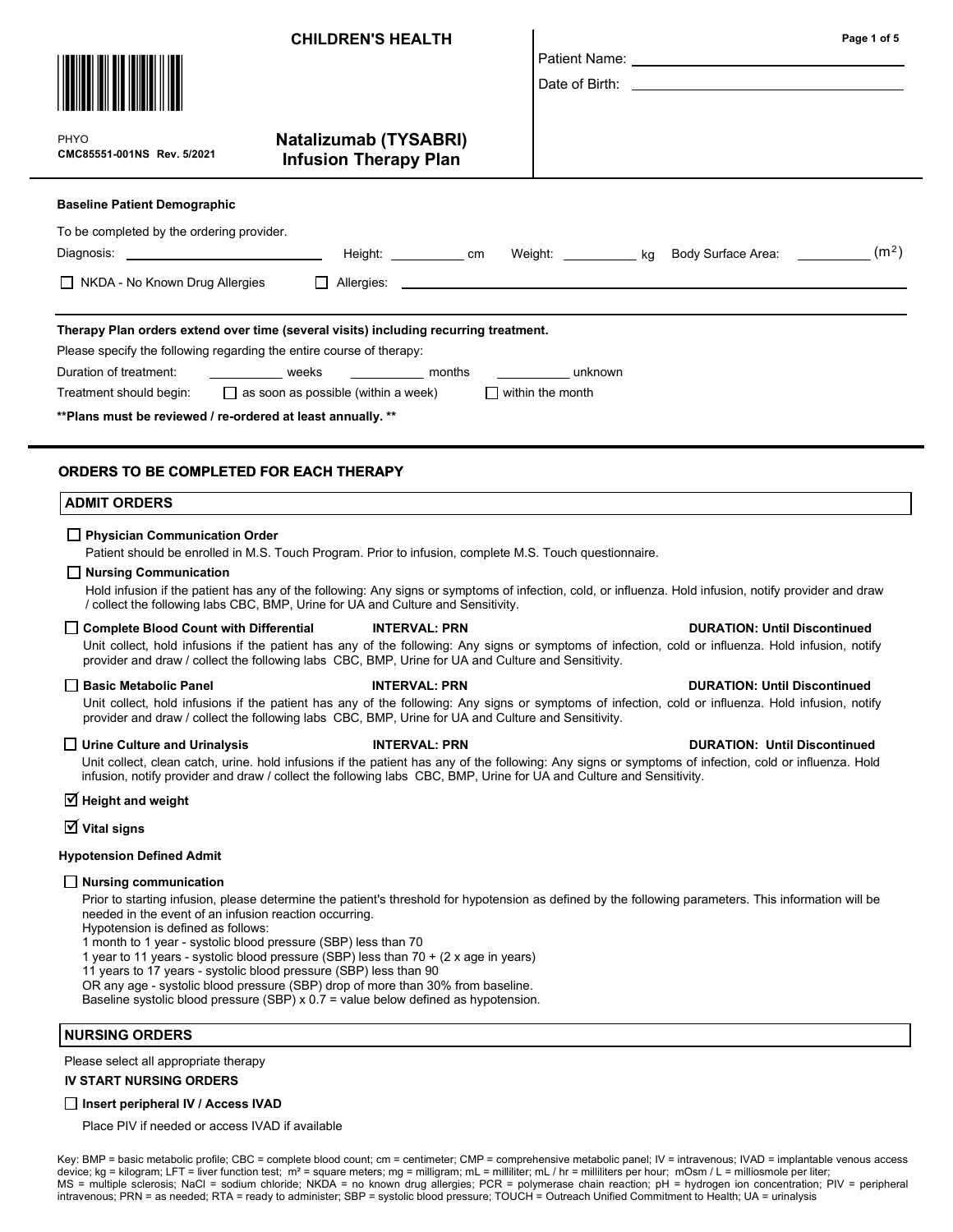### CHILDREN'S HEALTH



 $\mathbf{P}$ CMC85551-001NS Rev. 5/2021 PHYO

# Natalizumab (TYSABRI) Infusion Therapy Plan

| Patient Name: |  |
|---------------|--|

Date of Birth:

## ORDERS TO BE COMPLETED FOR EACH THERAPY

| <b>NURSING ORDERS, CONTINUED</b>                                                                                                                                                                                                                                                                               |
|----------------------------------------------------------------------------------------------------------------------------------------------------------------------------------------------------------------------------------------------------------------------------------------------------------------|
| Please select all appropriate therapy                                                                                                                                                                                                                                                                          |
| lidocaine 1% BUFFERED (J-TIP LIDOCAINE)<br>0.2 mL, INTRADERMAL, PRN                                                                                                                                                                                                                                            |
| $\Box$ when immediate procedure needed<br>patient / family preference for procedure<br>$\Box$ when procedure will take about 1 minute                                                                                                                                                                          |
| Administration Instructions: NOTE: Do not use this medication in patients with bleeding disorders, platelets < 20,000, or in patients taking<br>anticoagulants, when accessing implanted ports or using a vein that will be utilized for chemotherapy administration, nor for pre-term infants or<br>neonates. |
| lidocaine - prilocaine (EMLA) cream                                                                                                                                                                                                                                                                            |
| <b>TOPICAL, PRN</b>                                                                                                                                                                                                                                                                                            |
| when more than 60 minutes are available before procedure $\Box$ when procedure will take more than 1 hour                                                                                                                                                                                                      |
| patient / family preference for procedure<br>$\mathbf{1}$                                                                                                                                                                                                                                                      |
| Administration Instructions: NOTE: In children < 3 months of age, or < 5 kg in weight, maximum application time is 1 hour.                                                                                                                                                                                     |
| lidocaine - tetracaine (SYNERA) patch                                                                                                                                                                                                                                                                          |
| <b>TOPICAL, PRN</b>                                                                                                                                                                                                                                                                                            |
| when 20 - 30 minutes are available before procedure $\Box$ when procedure will take more than 1 hour                                                                                                                                                                                                           |
| when anticipated pain is less than 5 mm from skin surface $\Box$ patient / family preference for procedure                                                                                                                                                                                                     |
| lidocaine with transparent dressing 4% kit<br><b>TOPICAL, PRN</b>                                                                                                                                                                                                                                              |
| $\Box$ when procedure will take more than 1 hour<br>when 20 - 30 minutes are available before procedure                                                                                                                                                                                                        |
| patient / family preference for procedure<br>$\mathsf{L}$                                                                                                                                                                                                                                                      |
| <b>Heparin flush</b>                                                                                                                                                                                                                                                                                           |

#### heparin flush

10 - 50 units, INTRAVENOUS, PRN, IV line flush. Per protocol, heparin should not be used to flush peripheral IVs. This heparin flush should be used with all central lines including IVADs, with the exception of de-accessing the IVAD.

#### heparin flush

100 - 300 units, INTRAVENOUS, PRN, IV line flush. Per protocol, heparin should not be used to flush peripheral IVs. For use only when de-accessing IVADs.

### Sodium chloride flush

### Sodium chloride flush 0.9% injection

1 - 20 mL, INTRAVENOUS, PRN, IV line flush

### Sodium chloride - preserative free 0.9% injection

1 - 30 mL, INTRAVENOUS, PRN, IV line flush

### PRE-PROCEDURE LABS

### **Physician Communication Order**

Initial labs: CBC with Differential, CMP, Urine Culture and Urinalysis. If not performed in the last 60 days, they must be completed prior to enrollment in the Biogen program and prior to the first infusion of natalizumab. The following baseline labs must be completed and cleared by the ordering provider prior to the first administration of natalizumab: (CBC with Differential and CMP)."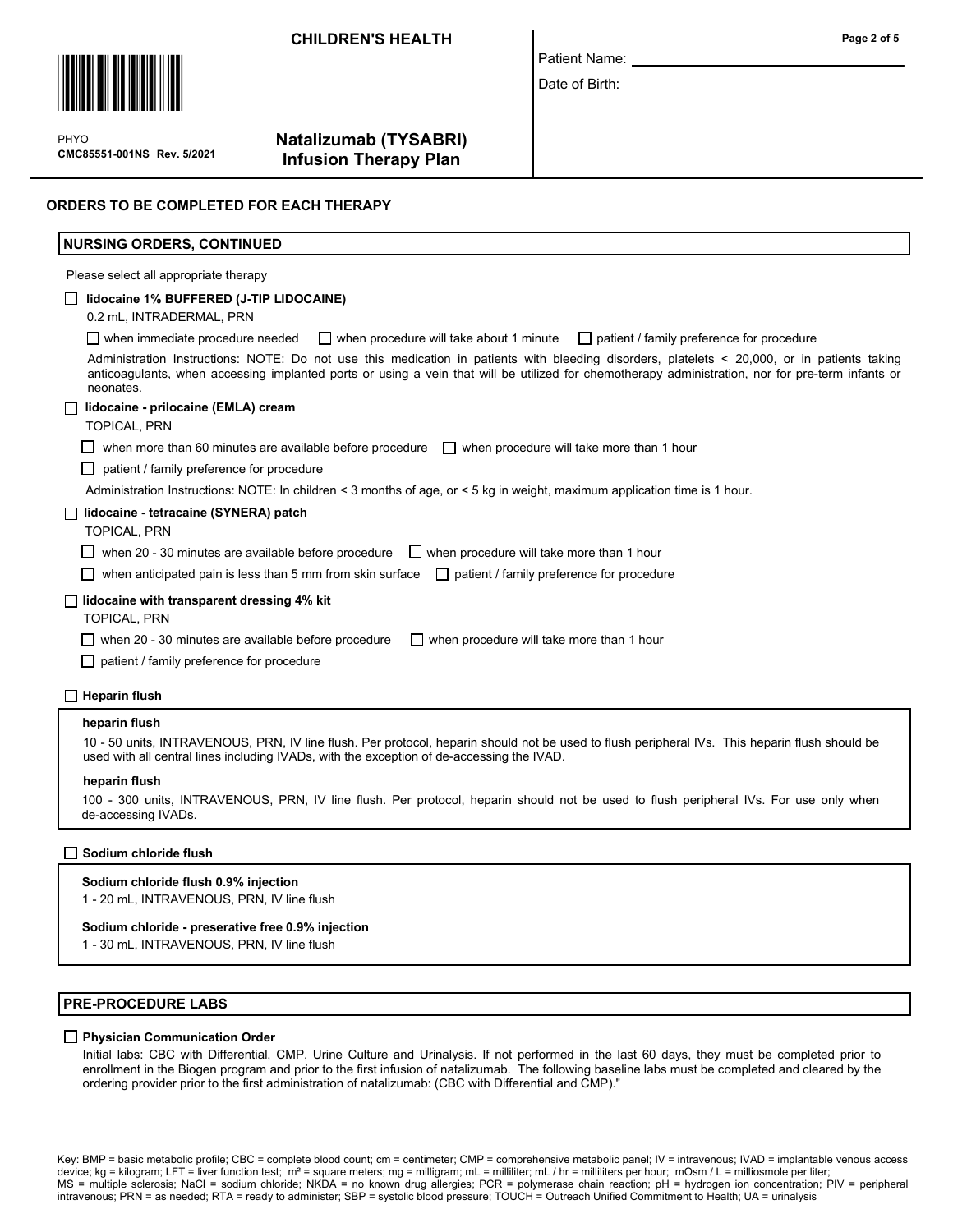### **CHILDREN'S HEALTH Page 3 of 5**



 $\mathbf{P}$ CMC85551-001NS Rev. 5/2021 PHYO

# Natalizumab (TYSABRI) Infusion Therapy Plan

# ORDERS TO BE COMPLETED FOR EACH THERAPY

### PRE-PROCEDURE LABS, CONTINUED

### **Physician Communication Order**

CBC with differential and Platelets. BMP, LFT's (initial dose, 2nd dose, 3rd dose, then every 6 months (24 weeks)

| □ Miscellaneous Send Out Test                                                           | <b>INTERVAL: Every 24 Weeks</b> | <b>DURATION: Until Discontinued</b> |
|-----------------------------------------------------------------------------------------|---------------------------------|-------------------------------------|
| ○ Comprehensive Metabolic Panel<br>Unit Collect, every 6 months (24 weeks)              | <b>INTERVAL: Every 24 Weeks</b> | <b>DURATION: Until Discontinued</b> |
| $\triangledown$ Comprehensive Metabolic Panel<br>Unit Collect, 1st, 2nd, and 3rd doses. | <b>INTERVAL: Every 4 Weeks</b>  | <b>DURATION: Until Discontinued</b> |
| Complete Blood Count With Differential<br>Unit Collect, Every 6 months (24 weeks)       | <b>INTERVAL: Every 24 Weeks</b> | <b>DURATION: Until Discontinued</b> |
| ○ Complete Blood Count With Differential<br>Unit Collect, 1st, 2nd, and 3rd doses.      | <b>INTERVAL: Every 4 Weeks</b>  | <b>DURATION: Until Discontinued</b> |

Patient Name: Date of Birth:

Unit Collect, Anti-JC Virus Ab with Reflex Titer at baseline and every 6 months (24 weeks) Note: Do NOT send PCR, send JCV Ab

### PRE-MEDICATIONS

### $\Box$  Acetaminophen pre-medication 30 minutes prior (15 mg / kg, maximum 650 mg)

### Nursing communication

Administer only one of the acetaminophen orders, suspension or tablets, do not give both.

#### acetaminophen suspension

15 mg / kg, ORAL, for 1 dose pre-medication, give 30 minutes prior to infusion

### Dose:

### acetaminophen tablet

15 mg / kg ORAL, for 1 dose pre-medication, give 30 minutes prior to infusion Dose:

### $\square$  Diphenhydramine pre-medication 30 minutes prior (1 mg / kg, maximum 50 mg)

### Nursing Communication

Administer only one of the diphenhydrAMINE pre-medication orders, liquid, capsule or injection, do not give more than one of the orders as a pre-medication.

### diphenhydrAMINE liquid

1 mg / kg, ORAL, for 1 dose pre-medication, give 30 minutes prior to infusion Dose:

# diphenhydrAMINE capsule

1 mg / kg ORAL, for 1 dose pre-medication, give 30 minutes prior to infusion Dose:

### diphenhydrAMINE injection

1 mg / kg, INTRAVENOUS, 1 dose pre-medication, give 30 minutes prior to infusion Dose:

### cetrizine tablet 10 mg

10 mg, ORAL. ONCE, for 1 dose pre-medication, give 30 minutes prior to infusion Dose:

### INTRA-PROCEDURE

### $\Box$  Vital Signs

Vitals: pre-infusion, post infusion and 1 hour following infusion. Monitor for any signs or symptoms of hypersensitivity / allergic reactions or side effects, including, but not limited to: urticaria, pruritus, chest pain, fever, nausea, vomiting, hypotension, rash, flushing, shortness of breath, rigors, dizziness. If signs or symptoms of hypersensitivity develop, stop infusion, contact the provider and start 0.9% NaCI at 100 mL / hour and supportive measures as necessary.

Key: BMP = basic metabolic profile; CBC = complete blood count; cm = centimeter; CMP = comprehensive metabolic panel; IV = intravenous; IVAD = implantable venous access device; kg = kilogram; LFT = liver function test; m<sup>2</sup> = square meters; mg = milligram; mL = milliliter; mL / hr = milliliters per hour; mOsm / L = milliosmole per liter MS = multiple sclerosis; NaCl = sodium chloride; NKDA = no known drug allergies; PCR = polymerase chain reaction; pH = hydrogen ion concentration; PIV = peripheral intravenous; PRN = as needed; RTA = ready to administer; SBP = systolic blood pressure; TOUCH = Outreach Unified Commitment to Health; UA = urinalysis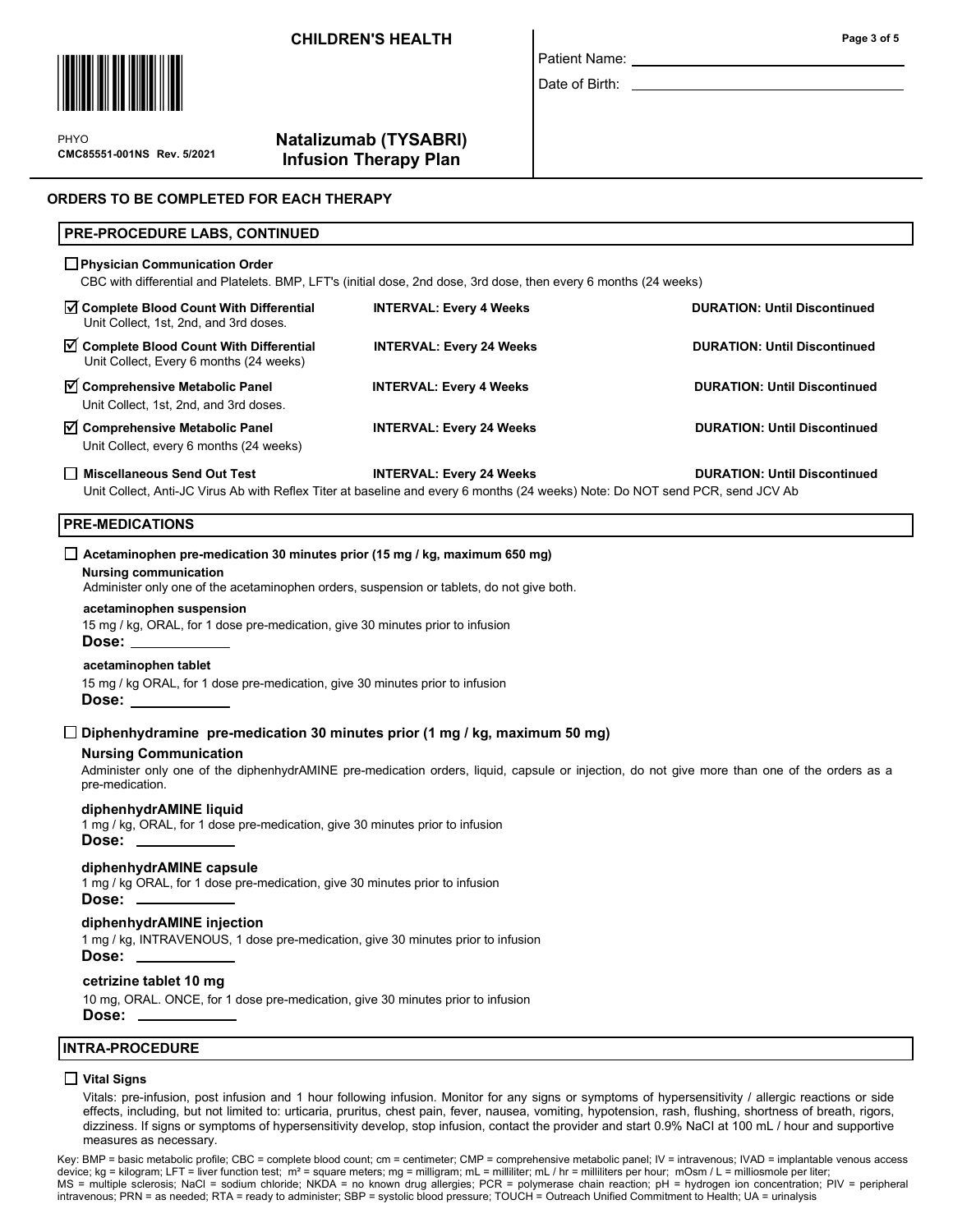

 $\mathbf{P}$ CMC85551-001NS Rev. 5/2021 PHYO

# Natalizumab (TYSABRI) Infusion Therapy Plan

# ORDERS TO BE COMPLETED FOR EACH THERAPY

# INTRA-PROCEDURE, CONTINUED

### $\widecheck{\mathbf{M}}$  methylPREDNISolone RTA infusion 250 mg  $\blacksquare$  INTERVAL: Every 4 Weeks  $\blacksquare$  DURATION: For 3 treatments NTRAVENOUS, ONCE, give with first 3 doses of natalizumab. For doses > to 10 mg / kg, see Policy 7.10.16, assess and document heart rate and blood pressure (BP) every 15 minutes during infusion and for 1 hour after the infusion is complete. Doses > 15 mg / kg should be given over a minimum of 1 hour. Dose:

### $\overline{\text{M}}$  natalizumab 300 mg in sodium chloride 0.9% 100 mL infusion INTERVAL: Every 4 Weeks DURATION: Until Discontinued 300 mg, INTRAVENOUS, at 115 mL / hour, ONCE, starting 0.5 hours after treatment start time. Infuse over a minimum of 1 hour and flush with normal saline after infusion is complete. Monitor for signs of hypersensitivity for 1 hour after infusion is complete. PROTECT FROM LIGHT. Dose:

# $\overline{\textbf{y}}$  Therapy Appointment Request

### Please select department for the therapy appointment request:

# Expires in 365 days

| $□$ Dallas Special Procedures $□$ Plano Infusion Center $□$ Dallas Allergy $□$ Dallas Transplant $□$ Dallas Neurology |  |  |
|-----------------------------------------------------------------------------------------------------------------------|--|--|
|-----------------------------------------------------------------------------------------------------------------------|--|--|

# EMERGENCY MEDICATIONS

# $\boxtimes$  Nursing communication

- 1. Hives or cutaneous reaction only no other system involvement PATIENT IS HAVING A DRUG REACTION:
	- a. Stop the infusion
	- b. Give diphenhydramine as ordered
	- c. Check heart rate, respiratory rate and blood pressure every 5 minutes until further orders from provider.
	- d. Connect patient to monitor (cardiac / apnea, blood pressure and oxygen saturation) if not already on one
	- e. Notify provider for further orders
- 2. Hives or cutaneous reaction plus one other system, i.e. abdominal cramping, vomiting, hypotension, altered mental status, respiratory distress, mouth / tongue swelling

### PATIENT IS HAVING ANAPHYLAXIS:

- a. Stop the infusion
- b. Call code do not wait to give epinephrine
- c. Give epinephrine as ordered
- d. Notify provider
- e. Check heart rate, respiratory rate and blood pressure every 5 minutes until the code team arrives.
- f. Connect patient to monitor (cardiac / apnea, blood pressure and oxygen saturation), if not already on one.
- Give diphenhydramine once as needed for hives g.
- h. May repeat epinephrine every 5 minutes x 2 doses for persistent hypotension and respiratory distress with desaturation until code team arrives.
- May give albuterol as ordered for wheezing with oxygen saturation stable while waiting for code team, continue to monitor oxygen i. saturation.

### Hypotension is defined as follows:

- 1 month to 1 year systolic blood pressure (SBP) less than 70
- 1 year to 11 years systolic blood pressure (SBP) less than 70 + (2 x age in years)
- 11 years to 17 years systolic blood pressure (SPB) less than 90
- OR any age systolic blood pressure (SPB) drop more than 30% from baseline.

Baseline systolic blood pressure x 0.7 = value below defined as hypotension.

# EPINEPHrine Injection Orderable For Therapy Plan

(AMPULE / EPI - PEN JR. / EPI - PEN) 0.01 mg / kg

0.01 mg / kg, INTRAMUSCULAR, EVERY 5 MINUTES PRN, for anaphylaxis and may be repeated for persistent hypotension and respiratory distress with desaturation until the code team arrives, for 3 doses

Use caution with PIV administration. This solution has a pH < 5, or a pH > 9, or an osmolality > 600 mOsm / L.

Dose:

Patient Name:

Date of Birth:

Key: BMP = basic metabolic profile; CBC = complete blood count; cm = centimeter; CMP = comprehensive metabolic panel; IV = intravenous; IVAD = implantable venous access device; kg = kilogram; LFT = liver function test; m<sup>2</sup> = square meters; mg = milligram; mL = milliliter; mL / hr = milliliters per hour; mOsm / L = milliosmole per liter MS = multiple sclerosis; NaCl = sodium chloride; NKDA = no known drug allergies; PCR = polymerase chain reaction; pH = hydrogen ion concentration; PIV = peripheral intravenous; PRN = as needed; RTA = ready to administer; SBP = systolic blood pressure; TOUCH = Outreach Unified Commitment to Health; UA = urinalysis